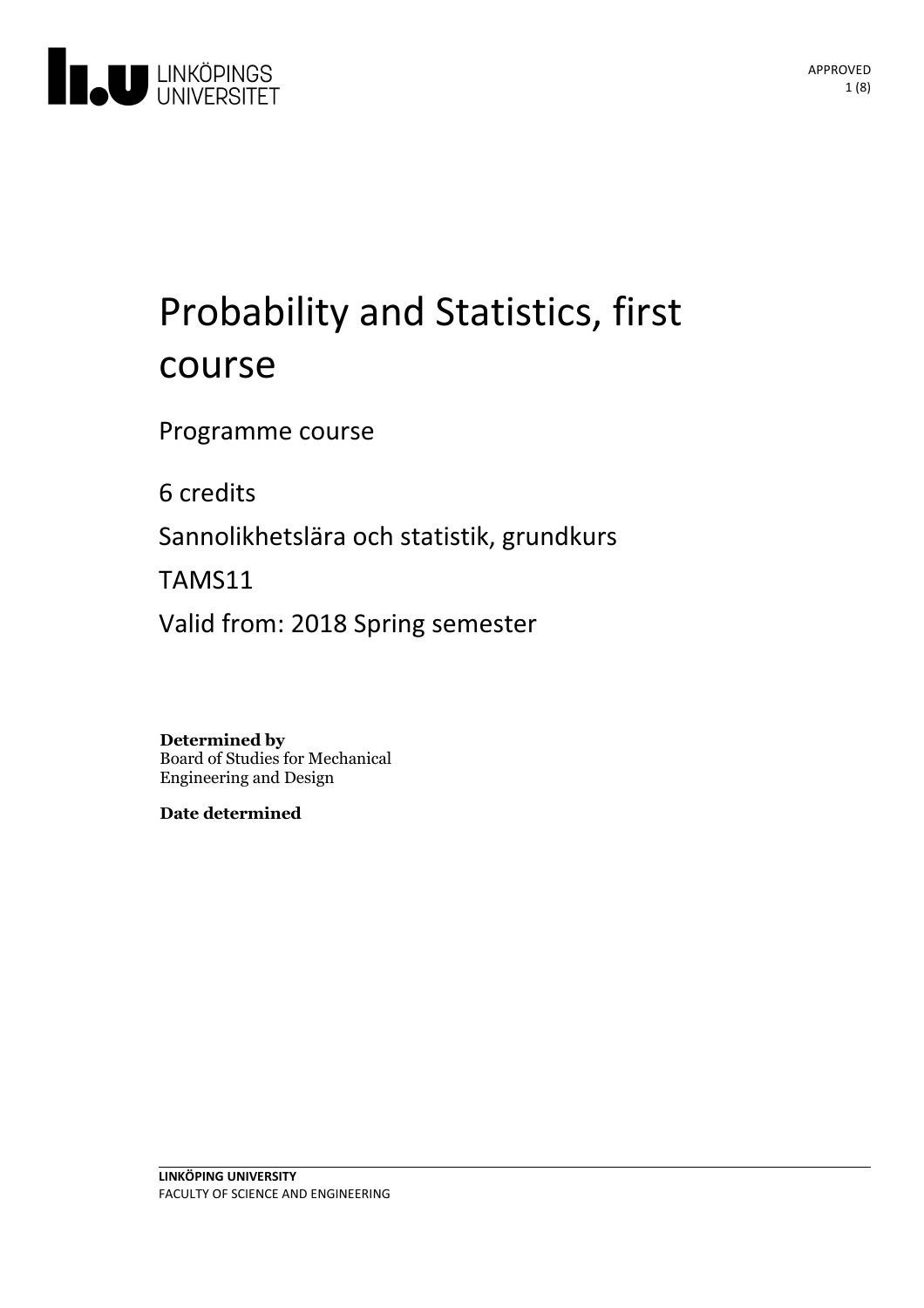### Main field of study

Mathematics, Applied Mathematics

Course level

First cycle

### Advancement level

 $G<sub>2</sub>X$ 

### Course offered for

- Master's Programme in Computer Science
- Protein Science, Master's Programme
- Design and Product Development, M Sc in Engineering
- $\bullet$  Mechanical Engineering, M Sc in Engineering
- Computer Engineering, B Sc in Engineering
- Engineering Electronics, B Sc in Engineering
- Chemical Analysis Engineering, B Sc in Engineering
- Physics, Bachelor´s Programme
- Energy-Environment-Management M Sc in Engineering
- Mechanical Engineering, Master's Programme

### Entry requirements

Note: Admission requirements for non-programme students usually also include admission requirements for the programme and threshold requirements for progression within the programme, or corresponding.

## **Prerequisites**

Analysis, algebra, differential and integral calculus, power series and differential equations.

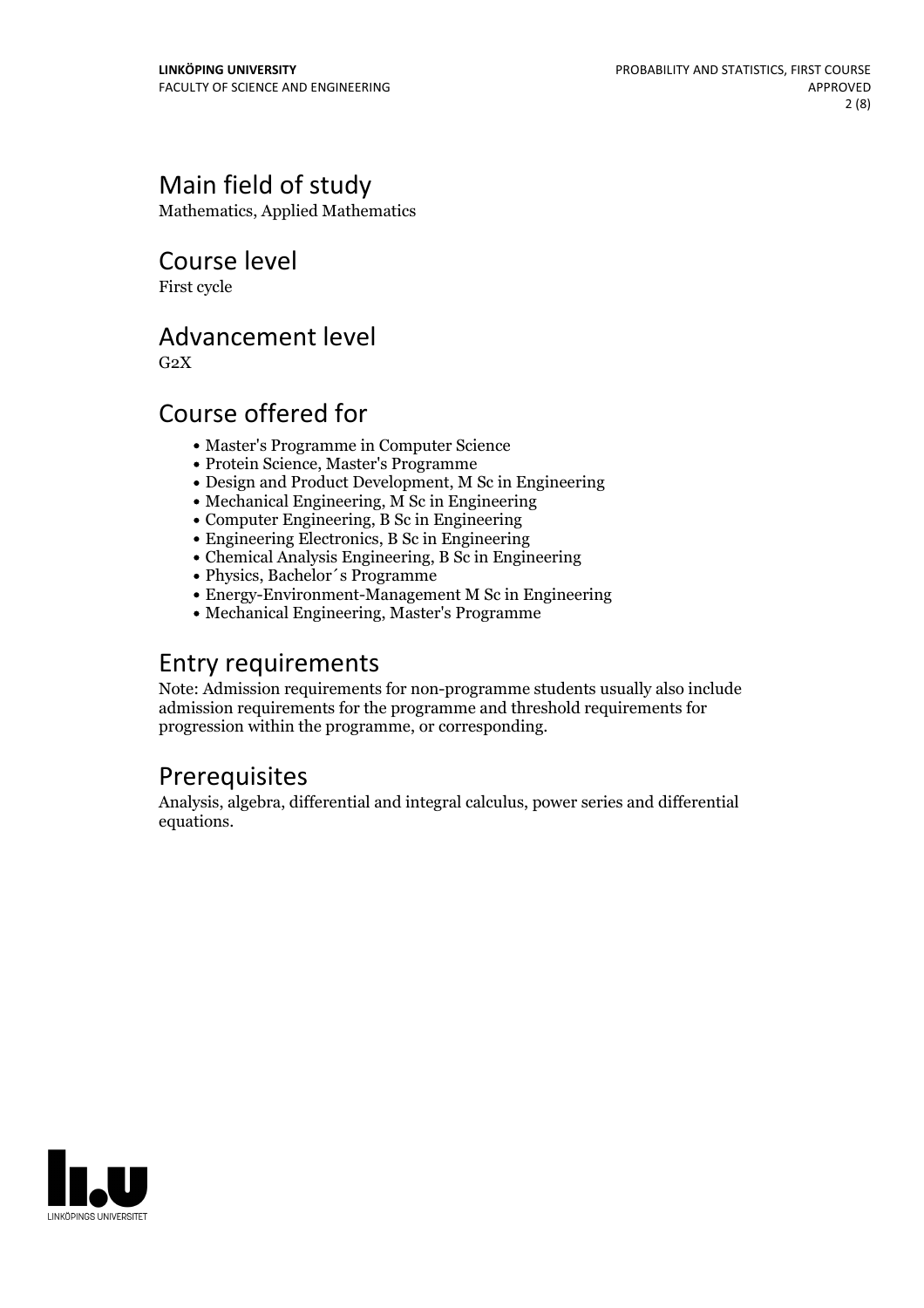### Intended learning outcomes

The aim of the course is to give an introduction to probability and statistics, i.e. to introduce theoretical probability models and to give methods for statistical inference based on observed data. By the end of the course the student should be able to:

- describe and use models for phenomena influenced by random factorsand calculate probabilities;
- use random variables and their properties to describe and explain random variation;
- use an appropriate probability model to describe and analyse observed data and draw conclusions concerning interesting parameters;
- find point estimators of parameters and analyse their properties;
- understand the principles of statistical inference based on confidence intervals and hypothesis testing;
- derive confidence intervals and test hypotheses using observed data, draw conclusions and describe the uncertainty.

Course content<br>Probability theory: Sample space, events and probabilities. Combinatorics. Conditional probabilities and independent events. Discrete and continuous random variables, their probability distributions, expectations and variances. Normal, exponential, binomial, Poisson distributions etc. The Central Limit Theorem. Statistics: Point estimation. Properties of estimators. The method of maximum likelihood, the method of moments and the least squares estimation. Confidence intervals. Testing statistical hypotheses. Simple linear regression.

### Teaching and working methods

Teaching consists of lectures, lessons and obligatory computer exercises.

### Examination

| <b>TENB</b> | <b>Written Examination</b> | 5 credits | U, 3, 4, 5 |
|-------------|----------------------------|-----------|------------|
| <b>UPGA</b> | Exercise                   | 1 credits | U.G        |

### Grades

Alternative-grade scale, LiU, U, 3, 4, 5

### Department

Matematiska institutionen

### Director of Studies or equivalent

Nils-Hassan Quttineh

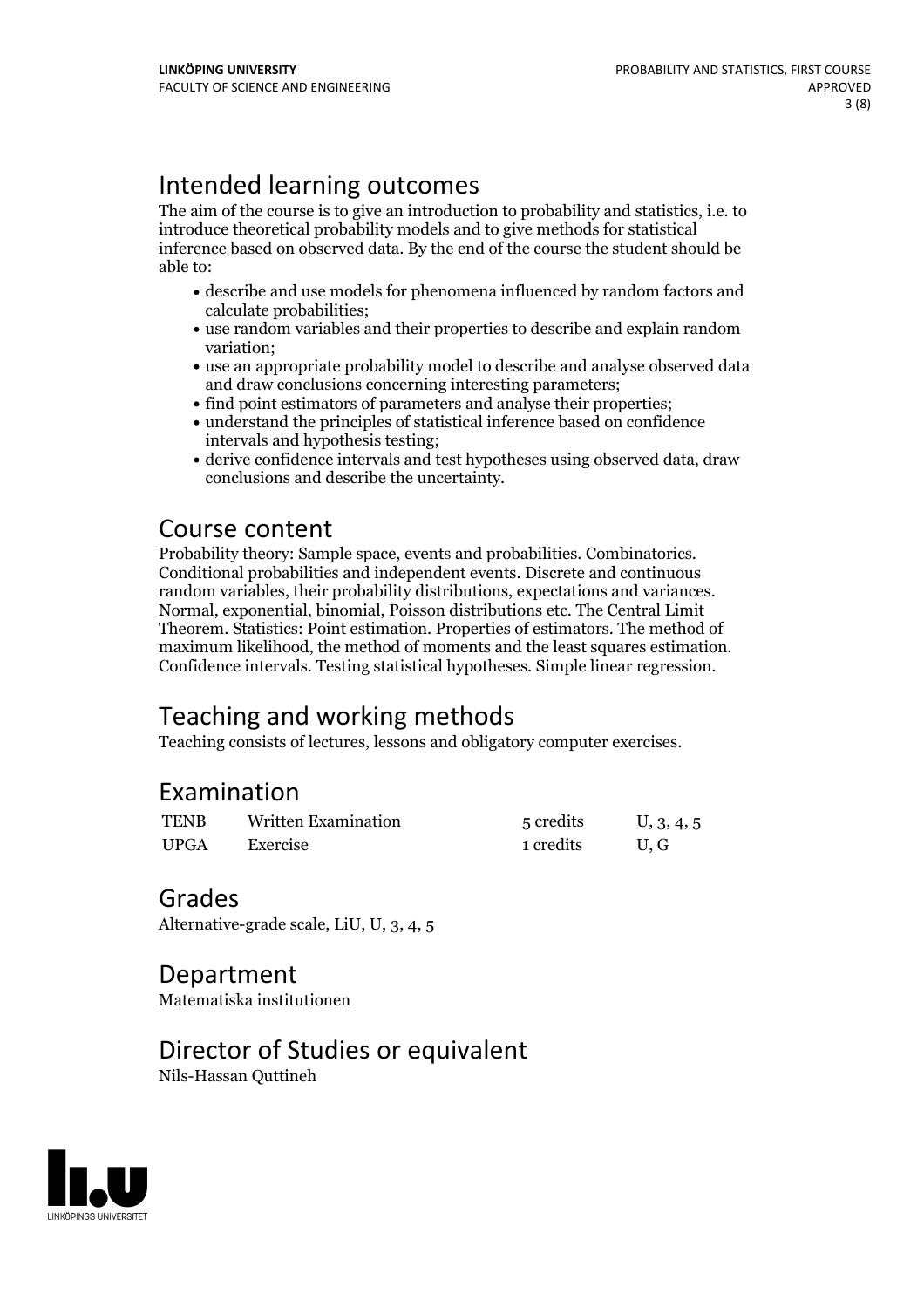## Examiner

Xiangfeng Yang

### Course website and other links

<http://courses.mai.liu.se/GU/TAMS11>

### Education components

Preliminary scheduled hours: 50 h Recommended self-study hours: 110 h

### Course literature

#### **Books**

Jay L. Devore, (2011) *Probability and Statistics for Engineering and the Sciences* 8 Brooks/Cole ISBN: 9780840068279

#### **Other**

*Formel- och tabellsamling i Matematisk statistik*

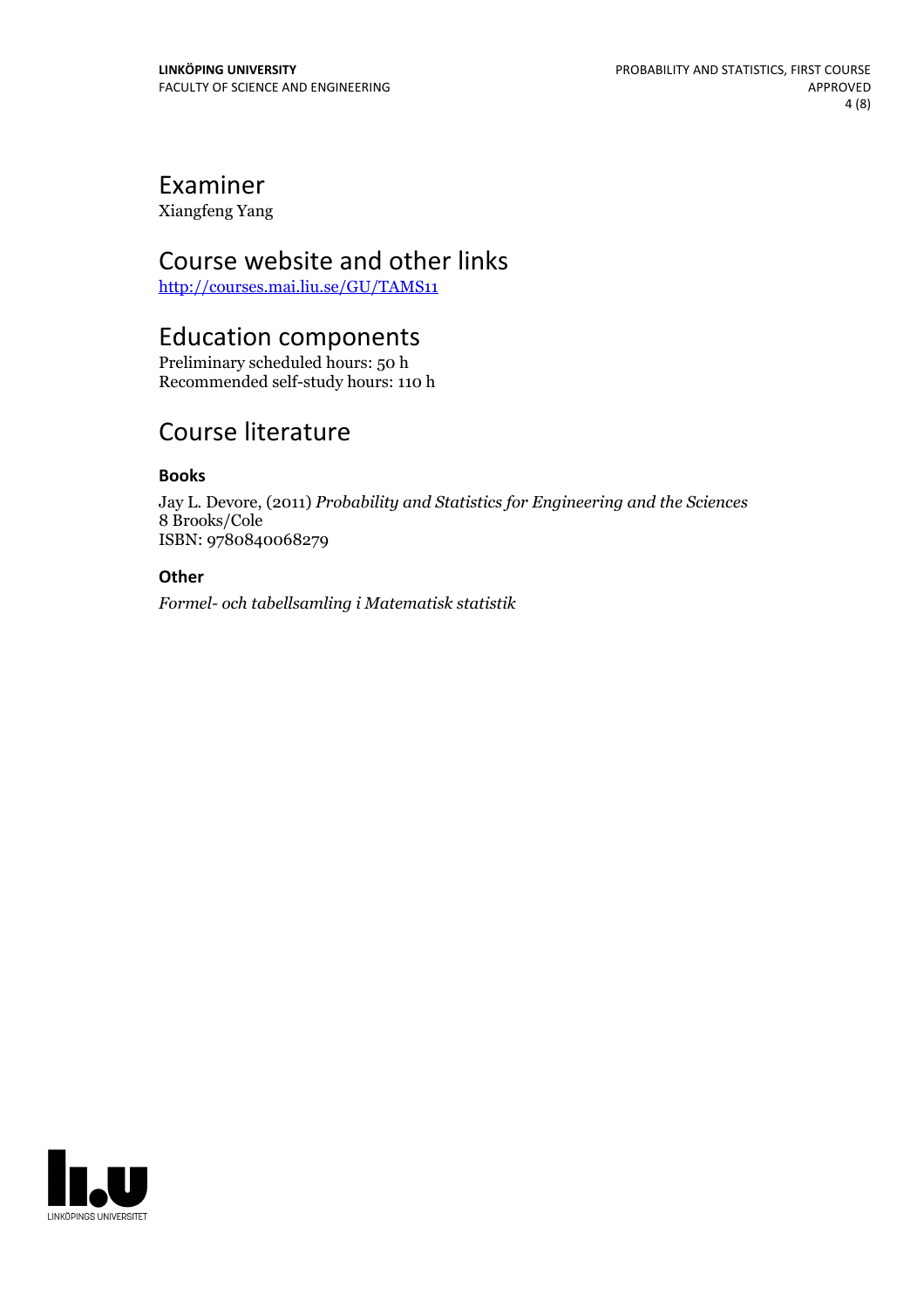### **Common rules**

### **Course syllabus**

A syllabus has been established for each course. The syllabus specifies the aim and contents of the course, and the prior knowledge that a student must have in order to be able to benefit from the course.

### **Timetabling**

Courses are timetabled after a decision has been made for this course concerning its assignment to a timetable module. A central timetable is not drawn up for courses with fewer than five participants. Most project courses do not have a central timetable.

#### **Interrupting a course**

The vice-chancellor's decision concerning regulations for registration, deregistration and reporting results (Dnr LiU-2015-01241) states that interruptions in study are to be recorded in Ladok. Thus, all students who do not participate in a course for which they have registered must record the interruption, such that the registration on the course can be removed. Deregistration from <sup>a</sup> course is carried outusing <sup>a</sup> web-based form: www.lith.liu.se/for-studenter/kurskomplettering?l=sv.

#### **Cancelled courses**

Courses with few participants (fewer than 10) may be cancelled or organised in a manner that differs from that stated in the course syllabus. The board of studies is to deliberate and decide whether a course is to be cancelled orchanged from the course syllabus.

#### **Regulations relatingto examinations and examiners**

Details are given in a decision in the university's rule book: http://styrdokument.liu.se/Regelsamling/VisaBeslut/622678.

### **Forms of examination**

#### **Examination**

Written and oral examinations are held at least three times a year: once immediately after the end of the course, once in August, and once (usually) in one of the re-examination periods. Examinations held at other times are to follow a decision of the board of studies.

Principles for examination scheduling for courses that follow the study periods:

courses given in VT1 are examined for the first time in March, with re-

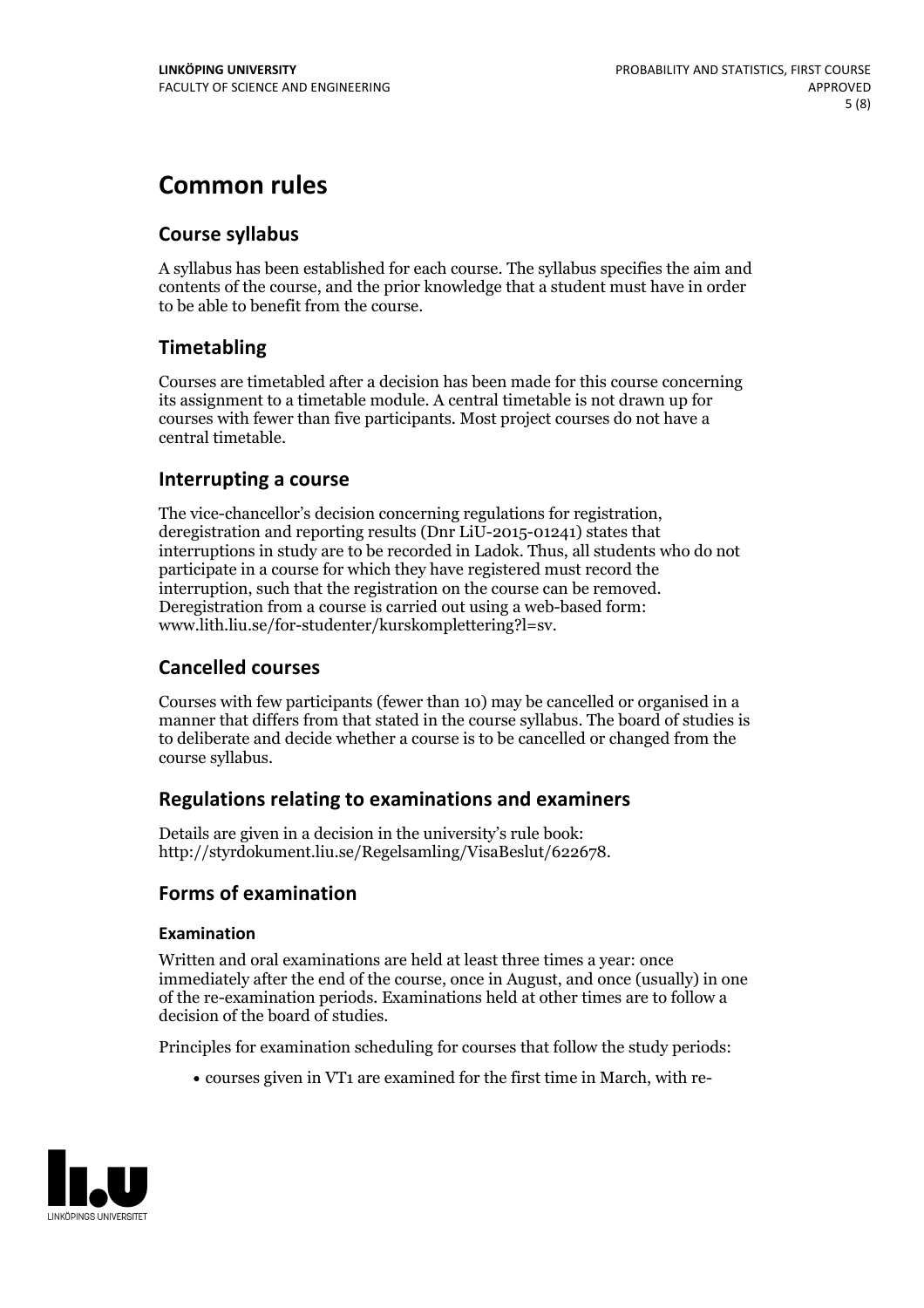examination in June and August

- courses given in VT2 are examined for the first time in May, with re-examination in August and October
- courses given in HT1 are examined for the first time in October, with re-examination in January and August
- courses given in HT2 are examined for the first time in January, with re-examination at Easter and in August.

The examination schedule is based on the structure of timetable modules, but there may be deviations from this, mainly in the case of courses that are studied and examined for several programmes and in lower grades (i.e. 1 and 2).

- Examinations for courses that the board of studies has decided are to be held in alternate years are held only three times during the year in which
- the course is given.<br>• Examinations for courses that are cancelled or rescheduled such that they are not given in one or several years are held three times during the year that immediately follows the course, with examination scheduling that corresponds to the scheduling that was in force before the course was cancelled or rescheduled.<br>• If teaching is no longer given for a course, three examination occurrences
- are held during the immediately subsequent year, while examinations are at the same time held for any replacement course that is given, or alternatively in association with other re-examination opportunities. Furthermore, an examination is held on one further occasion during the next subsequent year, unless the board of studies determines otherwise.<br>• If a course is given during several periods of the year (for programmes, or
- on different occasions for different programmes) the board orboards of studies determine together the scheduling and frequency of re-examination occasions.

#### **Registration for examination**

In order to take an examination, a student must register in advance at the Student Portal during the registration period, which opens 30 days before the date of the examination and closes 10 days before it. Candidates are informed of the location of the examination by email, four days in advance. Students who have not registered for an examination run the risk of being refused admittance to the examination, if space is not available.

Symbols used in the examination registration system:

- \*\* denotes that the examination is being given for the penultimate time.
- \* denotes that the examination is being given for the last time.

#### **Code of conduct for students during examinations**

Details are given in a decision in the university's rule book: http://styrdokument.liu.se/Regelsamling/VisaBeslut/622682.

#### **Retakes for higher grade**

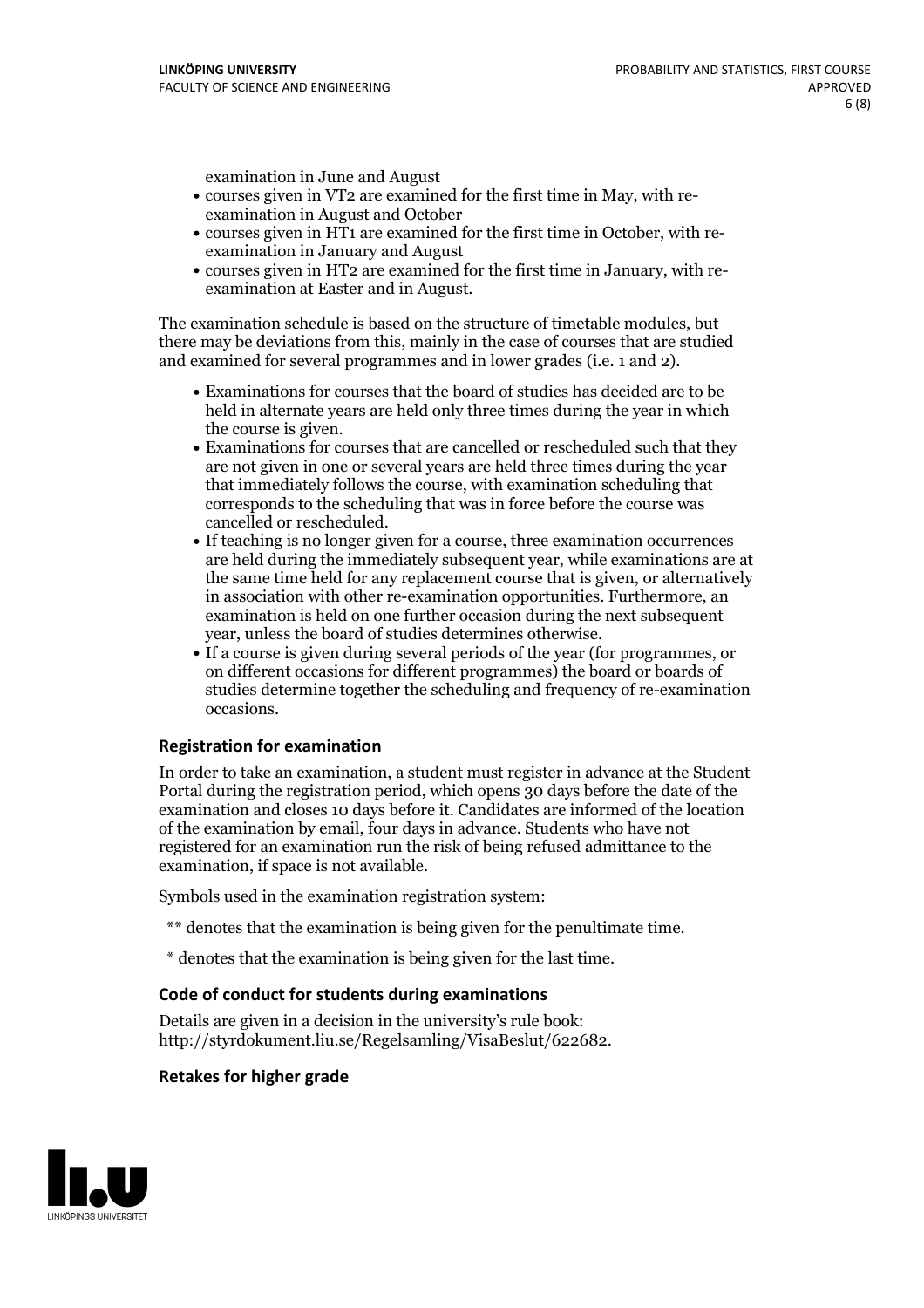Students at the Institute of Technology at LiU have the right to retake written examinations and computer-based examinations in an attempt to achieve a higher grade. This is valid for all examination components with code "TEN" and "DAT". The same right may not be exercised for other examination components, unless otherwise specified in the course syllabus.

#### **Retakes of other forms of examination**

Regulations concerning retakes of other forms of examination than written examinations and computer-based examinations are given in the LiU regulations for examinations and examiners, http://styrdokument.liu.se/Regelsamling/VisaBeslut/622678.

#### **Plagiarism**

For examinations that involve the writing of reports, in cases in which it can be assumed that the student has had access to other sources (such as during project work, writing essays, etc.), the material submitted must be prepared in accordance with principles for acceptable practice when referring to sources (references or quotations for which the source is specified) when the text, images, ideas, data, etc. of other people are used. It is also to be made clear whether the author has reused his or her own text, images, ideas, data, etc. from previous examinations.

A failure to specify such sources may be regarded as attempted deception during examination.

#### **Attempts to cheat**

In the event of <sup>a</sup> suspected attempt by <sup>a</sup> student to cheat during an examination, or when study performance is to be assessed as specified in Chapter <sup>10</sup> of the Higher Education Ordinance, the examiner is to report this to the disciplinary board of the university. Possible consequences for the student are suspension from study and a formal warning. More information is available at https://www.student.liu.se/studenttjanster/lagar-regler-rattigheter?l=sv.

#### **Grades**

The grades that are preferably to be used are Fail (U), Pass (3), Pass not without distinction  $(4)$  and Pass with distinction  $(5)$ . Courses under the auspices of the faculty board of the Faculty of Science and Engineering (Institute of Technology) are to be given special attention in this regard.

- 1. Grades U, 3, 4, 5 are to be awarded for courses that have written
- examinations. 2. Grades Fail (U) and Pass (G) may be awarded for courses with <sup>a</sup> large degree of practical components such as laboratory work, project work and group work.

#### **Examination components**

- 
- 1. Grades U, 3, 4, <sup>5</sup> are to be awarded for written examinations (TEN). 2. Grades Fail (U) and Pass (G) are to be used for undergraduate projects and other independent work.